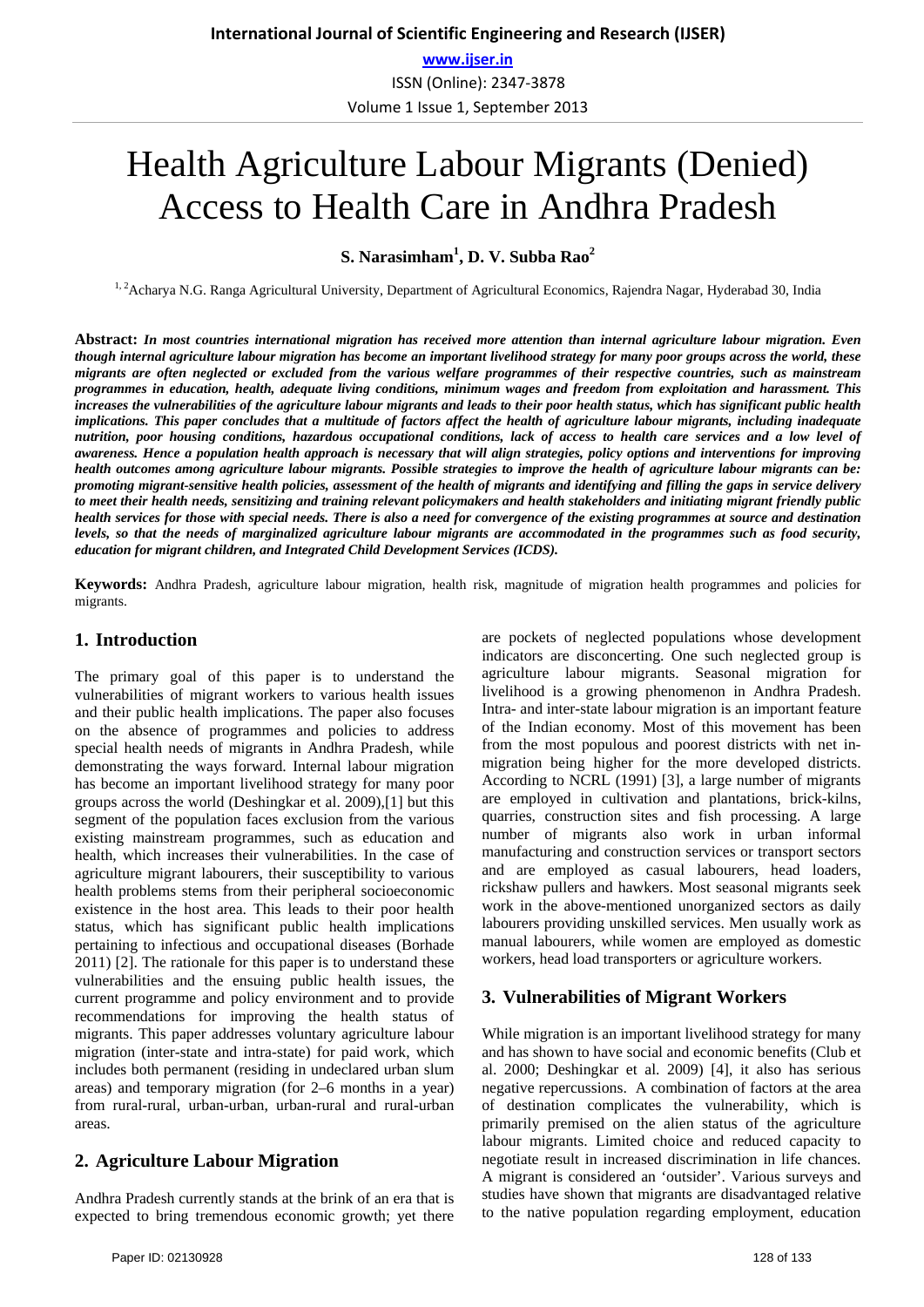# **International Journal of Scientific Engineering and Research (IJSER) www.ijser.in** ISSN (Online): 2347-3878 Volume 1 Issue 1, September 2013

and health (Chatterjee 2006; NACP III 2007) [5]. It is difficult to pinpoint specific separate reasons for this, such as deficient education, inferior health care provision; poor wages, initial prejudice and sustained discrimination, but these factors mutually reinforce each other. For instance, a bias against the migrants may translate into health providers' neglect, which in turn perpetuates poor migrant health. The degree of vulnerability in which migrants find themselves depends on a variety of factors ranging from their legal status to their general environment. The hiring of migrants in an irregular situation allows employers to escape providing health coverage to them, and then the labour force becomes cheaper than recruiting locals/natives.

## **4. Determinants Associated With the Health of Migrants**

Different types of migration lead to diversified vulnerability among agriculture labour migrants. The common determinants of health risks among migrants are the motivational factors (reasons for migration, occupations at the source of origin) and occupation related factors (Borhade et al. 2006; Sundar et al. 2000; WHO 2008) [6]. In addition, the living conditions of migrants affect their health, and these factors are interred correlated.

The factors are:

- Overcrowded living conditions, which facilitate increased transmission of infectious diseases;
- Poor nutritional status (consequent lowered immunity) due to lack of food before, during and after migration;
- Inadequate quantities and quality of water to sustain health and allow personal hygiene;
- Poor environmental sanitation;
- Inadequate shelter or shelter without sanitation facilities; Choices of occupation and working conditions (Alderete et al. 2000) [7]

# **5. Public Health Issues Stemming from Migration**

Migrants are often exposed to difficult and unsafe conditions, face occupational hazards, live in poor conditions and are without their supportive family and societal structure. In addition, they are excluded from several mainstream programmes, including those for education and health. As a consequence, they are susceptible to several categories of health problems, as discussed below.

## **6. Infectious Diseases**

Lack of proper water supply, poor drainage system, unhealthy practices and deplorable sanitary conditions expose the migrants to various kinds of health risks predetermined by their standard of living and their choice of occupation (Hansen Eric et al. 2003; Jeyaranjan et al. 2000)[8]. Their living conditions and health behaviours increase their susceptibility to infectious disease. Infectious diseases such as malaria, hepatitis, typhoid fever, and respiratory infections are found to have a higher incidence among migrants. Migrant labourers avail of curative care, but they fall outside the coverage of preventive care largely because of their fluidity of movement caused by uncertainty of employment.

# **7. Malaria and Tuberculosis (Tb)**

Migration is a matter of concern in relation to the Millennium Development Goal (MDG) for HIV/AIDs, malaria and other major diseases (Waddington et al. 2005)[9]. In case of malaria, migration may increase exposure to disease by transporting mosquitoes to new areas and/or create habitats that are favourable to mosquitoes. Migration may also help spread resistance to drugs. The migration was mainly occupational reasons, following which migrants return home. The study concludes that irregular and incomplete treatment on account of migration is likely to increase the burden of TB in the community. Since migration, whether temporary or permanent, contributes to nearly one fourth of the default, it is important to work out strategies to overcome this.

# **8. Migration and HIV/AIDS**

Many studies show that a migrant worker is more susceptible to HIV/AIDS infection. Prevalence of HIV/AIDS among male migrants is 0.55 per cent, while it is only 0.29 per cent among non-migrants (NFHS III 2005– 2006). IOM argues that migrants and mobile people become more vulnerable to HIV/AIDS, but being mobile by itself is not a risk factor for HIV/AIDS. It is the situations encountered and behaviours possibly engaged in during the mobility or migration that increases vulnerability and risk. Migrant and mobile people may have little or no access to HIV information, prevention (condoms, STI management), and health services (Usher et al. 2005) [10].

# **9. Occupational Health**

The occupation-related commonly reported problems among migrant workers in the informal sector are cold-cough/fever, diarrhoea, tiredness, lack of appetite, giddiness, weight loss, stomach pain, hip pain, headache, pain in the neck, swelling of legs, swelling of hands, hair loss, skin diseases, injuries, chest pain and eye problems. Other illnesses include infectious diseases, chemical- and pesticide-related illnesses, dermatitis, heat stress, respiratory conditions, musculoskeletal disorders and traumatic injuries, reproductive health problems, dental diseases, cancer, poor child health, and social and mental health problems (Phoolchund 1991)[11].

# **10. Mother and Child Health**

The low health status of migrant women can be seen from indicators such as antenatal care coverage, prevalence of anaemia, prevalence of reproductive tract infection and violence against women. Temporary migration to their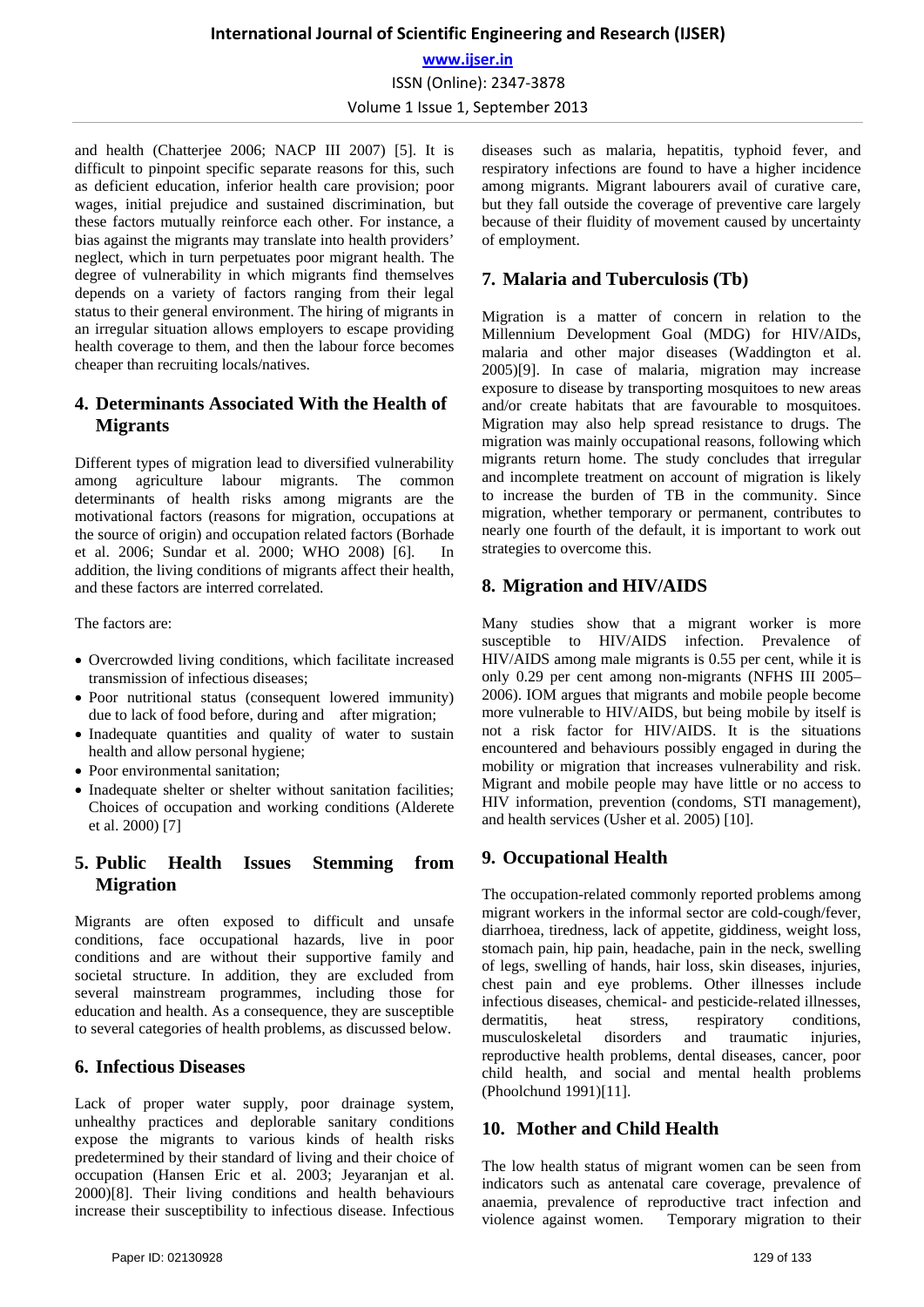native villages, especially of pregnant women for delivery, results in their missing out on services from either of their places of stay. Mother and baby do not receive services in the village because of distances, unavailability of previous record of services received and lack of awareness and negotiating capacity. Despite availability of government and private hospitals at destinations, the urban migrants prefer deliveries in their native places (MOHFW 2008) [12]. Expensive private healthcare facilities, perceived unfriendly treatment at government hospitals, a more emotionally secure environment at home, and non-availability of caretakers for other siblings in the event of hospitalization are some of the reasons for this preference.

## **11. Reproductive Health**

Prolonged standing and bending, overexertion, dehydration, poor nutrition, and pesticide or chemical exposure contribute to an increased risk of spontaneous abortion, premature delivery, foetal malformation and growth retardation, and abnormal postnatal development (Gwyther et al. 1998) [13]. Migrant workers are also at increased risk for urinary tract infections, partly as a result of a lack of toilets at the workplace and stringent working conditions that lead to chronic urine retention (NRHCA 1986)[14]. Urine retention in turn encourages bacterial growth and stretches and weakens the bladder wall; this in turn promotes chronic infections or colonization.

# **12. Social and Mental Health**

Migration brings out numerous stress factors for migrants, including job uncertainty, poverty, social and geographic isolation, intense time pressures, poor housing conditions, intergenerational conflicts, separation from family, lack of recreation, and health, shelter and safety concerns. Manifestation of stress includes relationship problems, substance abuse, domestic violence, and psychiatric illness. Heavier alcohol usage and risky sexual behaviour have been noted in communities of predominantly single men compared with those consisting primarily of families. Children of migrant workers experience a six fold greater risk of mistreatment than children in the general population.

## **13. Addressing Migrants' Health: Current Policy and Programme Environment In Andhra Pradesh**

#### **13.1 Policy environment**

Although Andhra Pradesh does not have a comprehensive policy on internal migration, fragmented policies for the protection of migrants do exist. Migrants are covered under various labour laws. However, those laws, which do exist to protect the rights of migrant workers, are widely disregarded by employers and intermediaries because of a lack of political will to implement them and ignorance among illiterate migrants of their rights as workers. Additionally, as migrants do not have fixed employers, the latter escape from their responsibilities of providing various benefits to migrants that are mandatory under the existing laws. These laws hold the government as well as the employers responsible for contributing financially towards providing benefits such as basic health care, insurance and an education allowance for children of workers. The Inter-state Migrant Workmen Act has been in force since 1979, and it has great potential to address inter-state migration issues, but it is not implemented owing to lack of awareness among migrants as well as NGOs and the lack of willpower among politicians and government officials dealing with interstate alliance. It is crucial to activate and implement the available laws to address agriculture labour migrants' issues related to exclusion of services. The existing central government guidelines allow all migrant children to avail of nutritional supplementation under the Integrated Child Development Scheme (ICDS) at destination cities irrespective of whether or not they are registered in the area As a result, all migrant children can benefit from the childcare centre (anganwadi) services in or near where the migrants reside *(nakas).*  Pregnant women can also avail of antenatal and post-partum care through these anganwadis, which will be linked to government health services. Adolescent girls can be given treatment for anaemia at the anganwadi centres and, in addition, be provided life skills and sex education through the ICDS programmes. This guideline has tremendous potential to address the health concerns of migrant children, adolescents and women; hence its effective implementation is of the utmost importance.

#### **13.2 Programme Perspective**

Andhra Pradesh runs several vertical programmes for health (funded by the central government), which include those against diseases like HIV/AIDS, TB and malaria. Interventions pertaining to these programmes are often long term and require follow-up; thus these programmes often find it extremely challenging to maintain continuity of medical care and monitor health outcomes in migrant populations. Currently, few government databases have data pertaining to migrants; almost none have data over time. Even when this information exists, it remains confined to the labour sector. There is need to consciously channelize this information into the health sector and devise 'tracking strategies' for improving health outcomes of migrants. Some currently functioning programmes, such as the National AIDS Control Programmes, have a mandate to provide outreach services. This programme has adopted an outreach approach for HIV/AIDS prevention and treatment of few categories of the migrant population, viz., truckers, sex workers and construction workers in Andhra Pradesh. The National Rural Health Mission (NRHM), India's flagship health programmes launched in 2005, has generated some interest in demarcating 'vulnerable' populations in decentralized state and sub-state health plans. These plans have been useful in identifying some earlier neglected pockets of the migrant population, but since the NRHM targets rural areas, urban migrants remain neglected. There is strong political interest in rolling out a National Urban Health Mission (NUHM) in the next few years, focusing on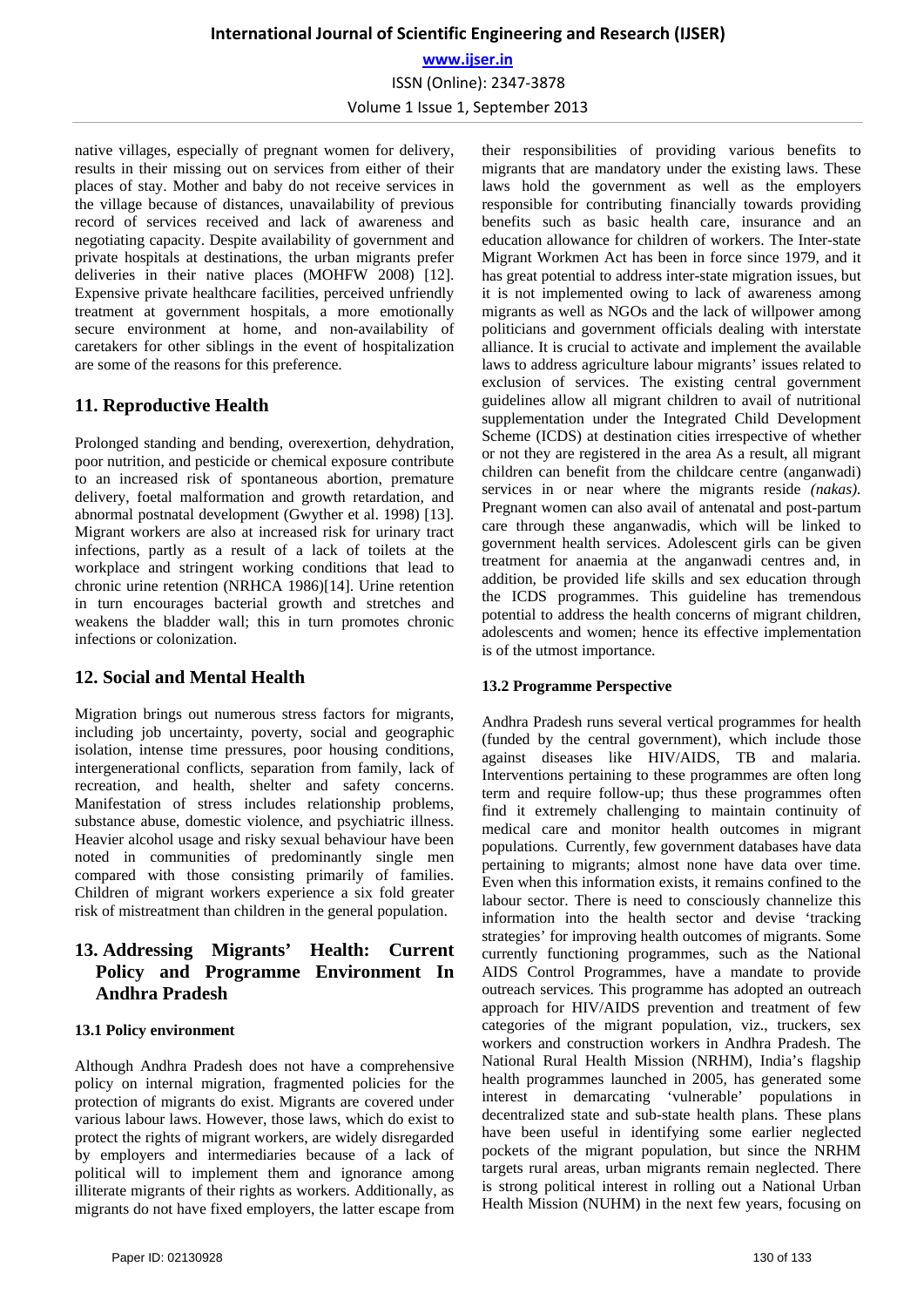the health of the underserved poor urban population dwelling in slums and other temporary sites (like construction sites). The NUHM aims to provide essential primary care to all urban poor through partnerships with the private sector, social insurance schemes and community involvement (NUHM 2008). Thus, it is a good time for academicians and programmes implementers to reflect on what would enable upcoming health programmes and policies to better target migrants.

#### **13.3 Rationale to Address Migrants' Health**

Evidences suggests that agriculture labour migration can play an important role in poverty reduction and economic development, hence positive facilitation of safe migration should be specially emphasized, which includes mainly access to basic necessities and public services, predominantly in health, education and livelihood. Further, the high volume of migration and inter-linkages of the health needs of migrants with all the Millennium Development Goals and national policies (National Health Policy, National Population Policy and India Vision 2020) mean that success in meeting these needs can help support the achievement of the MDGs and these policies. Hence, increased emphasis is required to address the special health needs of the migrant population, which can help to improve their health indicators as well the general experience of migration Migrants are poor, uneducated, socially excluded and face a very alien environment when they come to urban landscapes. They have trouble proving identity/eligibility, find language to be a barrier, have insufficient awareness of entitlements/rights, little understanding of how hospitals and insurance providers operate, etc. Thus there is an urgent need to design health programmes and policies for them that are simple and easily accessible.

#### **13.4 Current Challenges and Ways Forward to Address Agriculture Labour Migrants**

#### **1.1.1 Health Needs**

*Need for Improved definition of migrants:* Unlike categories such as Schedule Castes (SCs), Scheduled Tribes (STs) or Other Backward Classes (OBCs) (who are categorized as 'vulnerable populations' in all development sector strategies), 'seasonal migrants' are rarely culled out as a vulnerable group in different health studies and programmes. This is partly due to the fact that definitions of internal labour migrants are still not consistent.

#### **1.1.2 Recommendation**

An improved definition of the internal migrant population and its sub-categories is necessary to enable more accurate measurements of health care utilization indicators and health outcomes within this group.

i. One way is to involve the Panchayat Raj Institutions (PRIs) to initiate a countrywide documentation of migrant workers moving out of rural areas. Civil society organizations and the labour department can take a proactive role in supporting this initiative. At the source, civil society organizations can support PRIs in undertaking surveys/registrations. The database being built as a result of this effort could be computerized and then integrated at successive block, district and state levels. Registration of migrants at destination cities can be done collectively by the labour department of the receiving state and civil society organizations.

- ii. There is need to consciously channelize information pertaining specifically to migrants into the health sector and devise 'tracking strategies' for improving their health outcomes. Providing mobile health cards to migrants that can be utilized both at source and destination in any state is crucial. The migrant health card can be tracked by any health official at any location in order to continue treatment. This would be similar to the RNTCP and RSBY programmes, which provides a duplicate card to a migrant to continue the treatment anywhere in India. Coordination among health facilities at village, block, district and state levels is crucial for effective implementation.
- iii. It is important to carefully study programmes, such as the Indian Population Project and a few initiatives by NGOs, and draw lessons for reliability and scaling up of other public health outreach interventions for all categories of migrants.
- iv. Initiating or reinforcing migrant friendly public health services, and creating greater awareness about those services among migrants would be important to address agriculture labour migrants' special health needs. Onsite mobile health services or providing special assistance to migrants in regular health services would be helpful.

# **14. Capacity Building**

- i. Sensitizing and training of concerned policymakers and health stakeholders for effective implementation and convergence of state policies would be important to address migrant health issues. These stakeholders can be the nodal ministry, that is, the Ministry of Health and Family Welfare (MOHFW), other ministries such as Labour and Employment, Urban Development, Rural Development, Women and Child Welfare Municipal corporations, etc. Other stakeholders could include NGOs, migrant employers' associations, insurance companies, financial institutions, academic institutions and health professionals involved with migrants' health.
- ii. Building partnerships with NGOs working at source and destination levels of agriculture labour migration to raise awareness among migrants to become more knowledgeable and stay updated about the available health services.
- iii. Human resource development and cadre building in the government bodies (MOHFW, Labour Ministry) as well as in the private sector would be crucial steps to address migrant's health and other related development issues.
- iv. Promoting collaboration among government, different donor agencies, and agencies working on migration for health policies/programmes implementation would be an important step for capacity building of these stakeholders.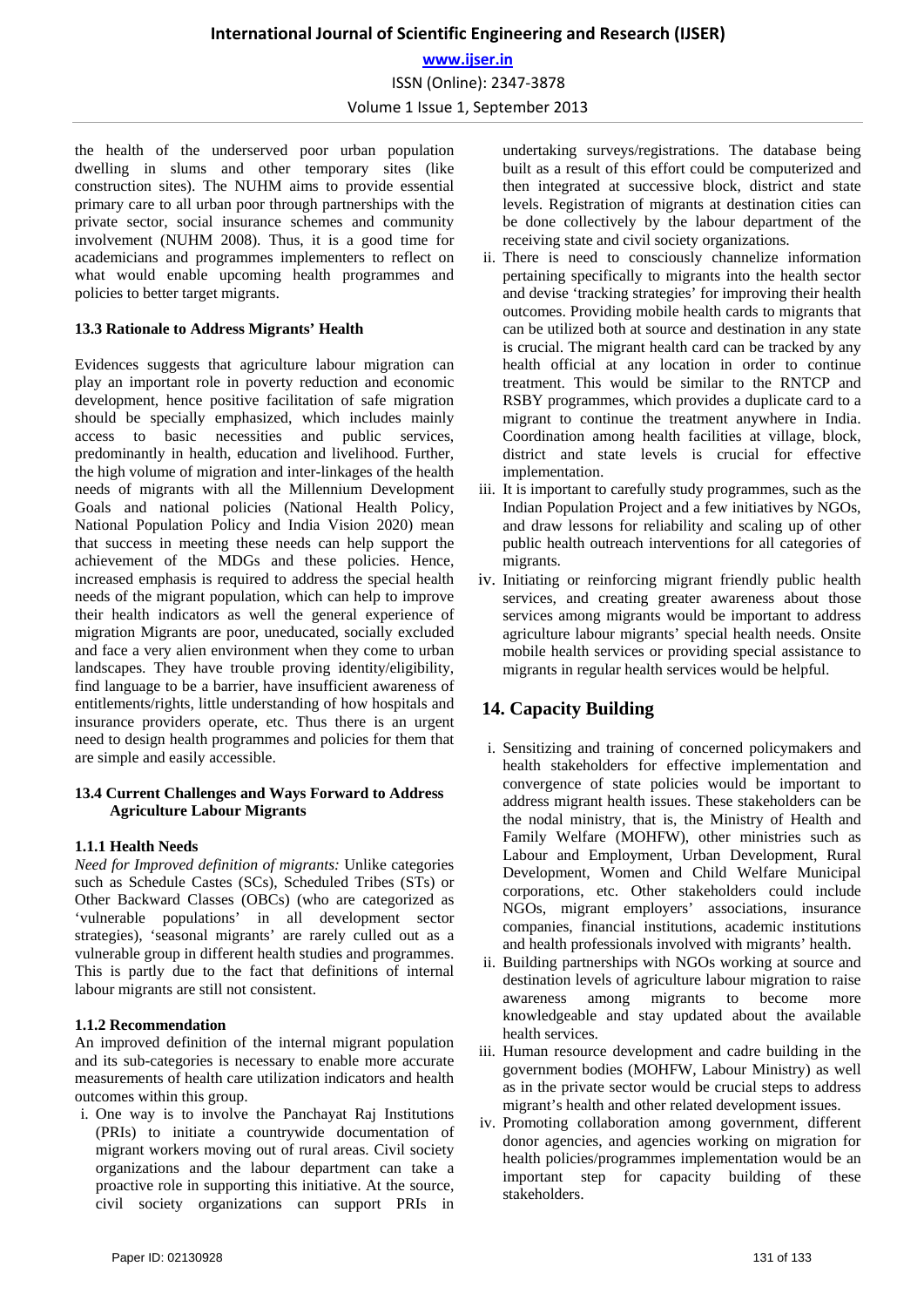## **15. Advocacy and Policy Development**

- i. There is strong need to advocate for strengthening the existing programmes for migrants especially for convergence of the programmes at source and destination levels with respective government departments, including inter-state departments.
- ii. Covering all categories of migrant workers is crucial under the government's different national health programmes, including occupational health, HIV/AIDS prevention and treatment programmes, testing and counselling, RTI/STI diagnosis and treatment, antenatal check-ups and family planning services. iii. Promoting migrant-friendly health policies that aim to address the diverse health needs of migrants is crucial. Andhra Pradesh currently does not have a comprehensive state migration policy that could act as an umbrella under which the health, education, livelihood and rights issues of migrants could be addressed and which would define the roles of the districts in execution of policy.

#### **16. Conclusion**

Andhra Pradesh is facing migration challenges and has increasing need to formulate and implement policies to improve migrants' health. Currently, Andhra Pradesh has few or no structural policies or programmes targeting the migrant issues in totality, and this segment of the population still faces exclusion from the various mainstream programmes. There is a need to modify the existing policy structures and programmes so that the needs of this marginalized group are accommodated in the various state policies and programmes. Development of a State Migration Policy would be a proactive step towards it. Effective implementation of the available programmes as well as their convergence at source and destination levels at both interand intra-state levels would be important to improve the status of agriculture labour migrants' health. For this, interstate collaboration is required among government departments to assess and subsequently tackle occupational risks and their health consequences before, during and after migrants' period of work, both in their place of origin and in their destination. Sensitization and capacity building of concerned policymakers and health stakeholders, mainly Ministries of Health and Family Welfare, Labour and Employment, Urban Development, NGO networks, employers associations of migrants, insurance companies and financial institutions need to be done on a large scale. Cadre building in government as well private sector is critical. The provision of basic services would require better coordination among departments located in different sectors and different areas. The state government has a major role to play in the whole process, including promoting an alliance between key health services providers and their respective departments, facilitate their capacity building, and oversee resource allocation. Migrants have rarely had visible champions to take up their causes. The few struggles and rights movements around migrant issues have focused on survival, livelihood and exploitation issues, while health has

#### **References**

- [1] Deshingkar, P. and S. Akter, 2009, 'Migration and Human Development in India', United Nations Development Programme, Human Development Reports, Research Paper.
- [2] Borhade A., 2011, 'Health of Internal Labour Migrants in India: Some reflections on the current situation and way forward' *Asia Europe Journal* DOI 10.1007/s 10308-011- 0293-z, March.
- [3] National Commission on Rural Labour, 1991, *Report of the Study Group on Migrant Labour,* Vol. II Part II, New Delhi: Ministry of Labour, Government of India.*National Family Health Survey-III Data, 2005– 2006*, Ministry of Health and Family Welfare, Government of India.
- [4] Club, Du Sahel, 2000, 'Urbanization, Rural-Urban Linkages and Policy Implications for Rural and Agriculture Development: Case Study From West Africa', in *Understanding Rural–Urban Linkages and Rural Non-Farm Economies for Growth and Poverty Alleviation*, Paris. Coker, Richard 2004, 'Compulsory screening of immigrants for tuberculosis and HIV', *BMJ* , vol. 328, pp. 298–300.
- [5] Chatterjee, C.B., 2006, *Identities in Motion; Migration and health in India,* Mumbai: CEHAT.
- [6] Borhade A., 2006, 'Addressing needs of seasonal labour migrants in Nasik, Maharashtra, India', Health and Innovation Fellowship Programmes, Population Council, Working Paper No 2.
- [6] Sundar, Ramanai, Ajay Mahal, and Abhilasha Sharma, 2000, 'The Burden of Ill-Health among the Urban Poor: The Case of Slums and Resettlement colonies in Chennai and Delhi', New Delhi: National Council of Applied Economic Research.
- [6] World Health Organization. 2008, Resolution WHA 61.17, Migrants Health, 61st World Health Assembly Resolutions and Decisions Geneva
- [7] Alderete E., W.A. Vega, B. Kolody et al., 2000, 'Lifetime prevalence of and risk factors for psychiatric disorders among Mexican migrant farmworkers in California', *Am J Public Health*, vol.90, no,4, April, pp.608–614.
- [8] Hansen, Eric and Donohoe, 2003, 'Health Issues of Migrant and Seasonal Farmworkers', *Journal of Health Care for the Poor and Underserved*, vol. 14, no. 2. Harpham, Trudy, 1994, 'Cities and Health in the Third World', in *Health and Development*, edited by R. David, R. Phillips and Yola Verhasselt, London: Routledge Publications, chap. 7, pp. 111–121.
- [8] Jeyaranjan and Padmini Swaminathan, 2000, 'The "Costs" of Work: Social Transformation and Perception of Health in a Region in Transition; A Study of Chengalpattu, Tamil Nadu', in *Impact of Globalisation: Women, Work, Living Environment and Health*, edited by Padmini Swaminathan, Mumbai: CEHAT.